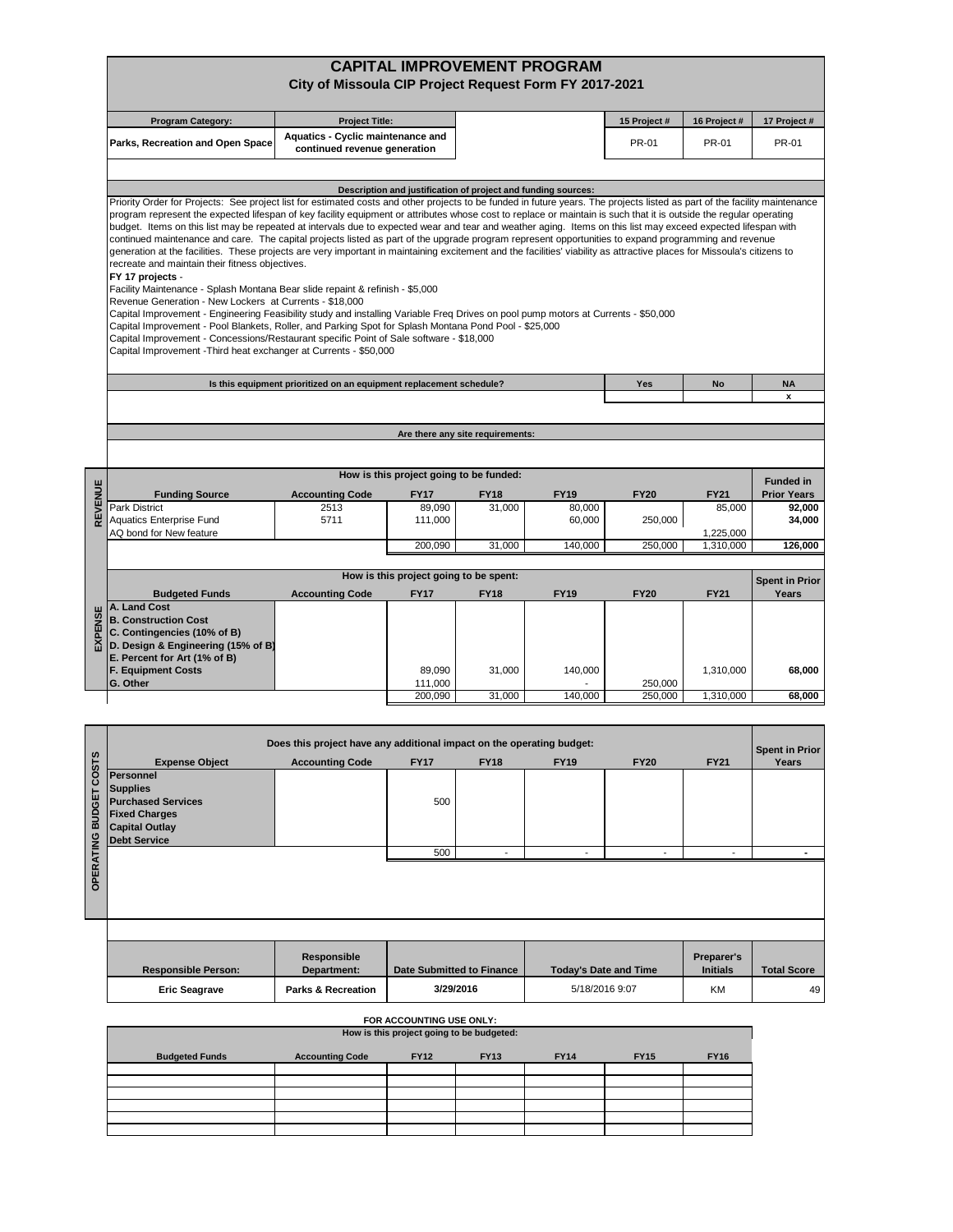|                                                                                                                                                                                                                                                                                        |                                                                   |                                    | <b>CAPITAL IMPROVEMENT PROGRAM</b>                                                                                                                                                                                                                                                                                                                                                                                                                        |        |                              |
|----------------------------------------------------------------------------------------------------------------------------------------------------------------------------------------------------------------------------------------------------------------------------------------|-------------------------------------------------------------------|------------------------------------|-----------------------------------------------------------------------------------------------------------------------------------------------------------------------------------------------------------------------------------------------------------------------------------------------------------------------------------------------------------------------------------------------------------------------------------------------------------|--------|------------------------------|
|                                                                                                                                                                                                                                                                                        |                                                                   |                                    | <b>Project Rating</b><br>(See C.I.P. Instructions For Explanation of Criteria)                                                                                                                                                                                                                                                                                                                                                                            |        |                              |
| <b>Program Category:</b>                                                                                                                                                                                                                                                               | <b>Project Title:</b>                                             |                                    |                                                                                                                                                                                                                                                                                                                                                                                                                                                           |        | 17 Project #                 |
| Parks, Recreation<br>and Open Space                                                                                                                                                                                                                                                    | Aquatics - Cyclic maintenance and<br>continued revenue generation |                                    |                                                                                                                                                                                                                                                                                                                                                                                                                                                           |        | <b>PR-01</b>                 |
| <b>Qualitative Analysis</b>                                                                                                                                                                                                                                                            |                                                                   | <b>Yes</b>                         | No<br><b>Comments</b>                                                                                                                                                                                                                                                                                                                                                                                                                                     |        |                              |
| 1. Is the project necessary to meet federal,<br>state, or local legal requirements? This cri-<br>terion includes projects mandated by Court<br>Order to meet requirements of law or other<br>requirements. Of special concern is that the<br>project be accessible to the handicapped. |                                                                   |                                    | x                                                                                                                                                                                                                                                                                                                                                                                                                                                         |        |                              |
| 2. Is the project necessary to fulfill a con-<br>tractual requirement? This criterion includes<br>Federal or State grants which require local<br>participation. Indicate the Grant name and<br>number in the comment column.                                                           |                                                                   |                                    | x                                                                                                                                                                                                                                                                                                                                                                                                                                                         |        |                              |
| 3. Is this project urgently required? Will de-<br>lay result in curtailment of an essential ser-<br>vice? This statement should be checked<br>"Yes" only if an emergency is clearly indi-<br>cated; otherwise, answer "No". If "Yes",<br>be sure to give full justification.           |                                                                   |                                    | х                                                                                                                                                                                                                                                                                                                                                                                                                                                         |        |                              |
| 4. Does the project provide for and/or im-<br>prove public health and/or public safety?<br>This criterion should be answered "No" un-<br>less public health and/or safety can be<br>shown to be an urgent or critical factor.                                                          |                                                                   |                                    | x                                                                                                                                                                                                                                                                                                                                                                                                                                                         |        |                              |
| <b>Quantitative Analysis</b>                                                                                                                                                                                                                                                           |                                                                   | Raw<br><b>Score</b><br>Range       | <b>Comments</b>                                                                                                                                                                                                                                                                                                                                                                                                                                           | Weight | <b>Total</b><br><b>Score</b> |
| 5. Does the project result in maximum<br>benefit to the community from the<br>investment dollar?                                                                                                                                                                                       |                                                                   | $(0-3)$<br>3                       | Listed items extend the life of equipment and facility infrastructure. Upgraded security<br>for facilities while not in use, and while in use provides visual accounting for patron<br>behavior, and encourages appropriate cash handling by employees. At Splash, tiling the<br>floor adds increased sanitation, decreasing possible shut down due to a cryptosporidium<br>outbreak, and increases the flooring life while decreasing maintenance costs. | 5      | 15                           |
| b. Does the project require speedy<br>implementation in order to assure its<br>maximum effectiveness?                                                                                                                                                                                  |                                                                   | $(0-3)$<br>2                       | Cyclic maintenance of infrastructure extends the life of infrastructure and reduces<br>4<br>operational costs.                                                                                                                                                                                                                                                                                                                                            |        | 8                            |
| 7. Does the project conserve energy,<br>cultural or natural resources, or reduce<br>pollution?                                                                                                                                                                                         |                                                                   | $(0-3)$<br>$\overline{\mathbf{c}}$ | Many of the items will reduces the consumption of energy and pollutants.<br>3                                                                                                                                                                                                                                                                                                                                                                             |        | 6                            |
| 8. Does the project improve or expand<br>upon essential City services where such<br>services are recognized and accepted as<br>being necessary and effective?                                                                                                                          |                                                                   | $(0-2)$<br>$\overline{c}$          | Being as efficient as possible while still providing a level or security in the quality of<br>recreational water is generally recognized as necessary. Based on broad citizen support<br>4<br>and investment it is necessary we commit to cyclic and routine maintenance while also<br>continuing to invest in effective revenue generation amenities.                                                                                                    |        | 8                            |
| 9. Does the project specifically relate to the<br>City's strategic planning priorities or other<br>plans?                                                                                                                                                                              |                                                                   | $(0-3)$<br>3                       | City Strategic Goal - Harmonious Environment and Quality of Life for Citizens<br>Business plan (Proforma) for aquatics facilities.                                                                                                                                                                                                                                                                                                                        | 4      | 12                           |
|                                                                                                                                                                                                                                                                                        |                                                                   |                                    | <b>Total Score</b>                                                                                                                                                                                                                                                                                                                                                                                                                                        |        | 49                           |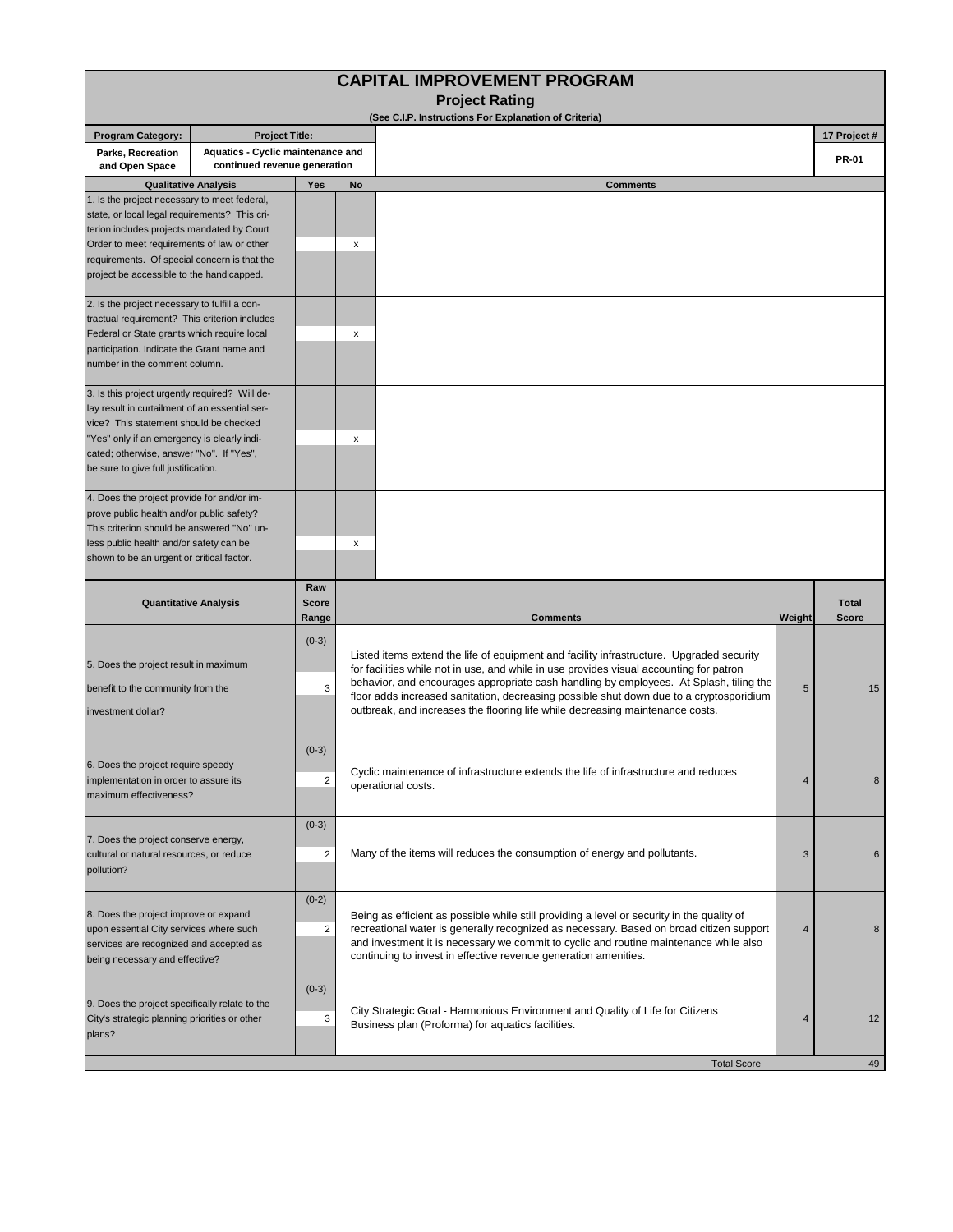## **FY 17 Projects**

### Locker Purchase:

Replace the existing, rusting metal lockers in the Currents Family locker room with plastic, coin operated lockers.

### VFD Feasibility Study and Installation at Currents

Researching the feasibility and possible energy savings and implementing the resulting plan that would include the purchase and installation of variable frequency drives on the pool pumps and motors at Currents Aquatics Center.

### Concessions Food and Beverage Specific Point of Sale System

Purchasing software and display equipment to take advantage of the restaurant specific sales programming for the Crazy Creek Café, the Fireline Grill, and the soon to be built concessions at Fort Missoula

### Pool Blanket, Roller, Parking Spot for Pond at Splash Montana

Purchasing blankets, a storage roller, and building a parking spot for the equipment in the landscaping at Splash Montana

### Splash Montana Bear Slide Smooth Ride Paint and Restore

Painting and refinishing the bear slide at Splash Montana, general upkeep

A complete replacement would cost over \$50,000 and would include extra difficulties in making it fit the system and function correctly with existing controls and the other two boilers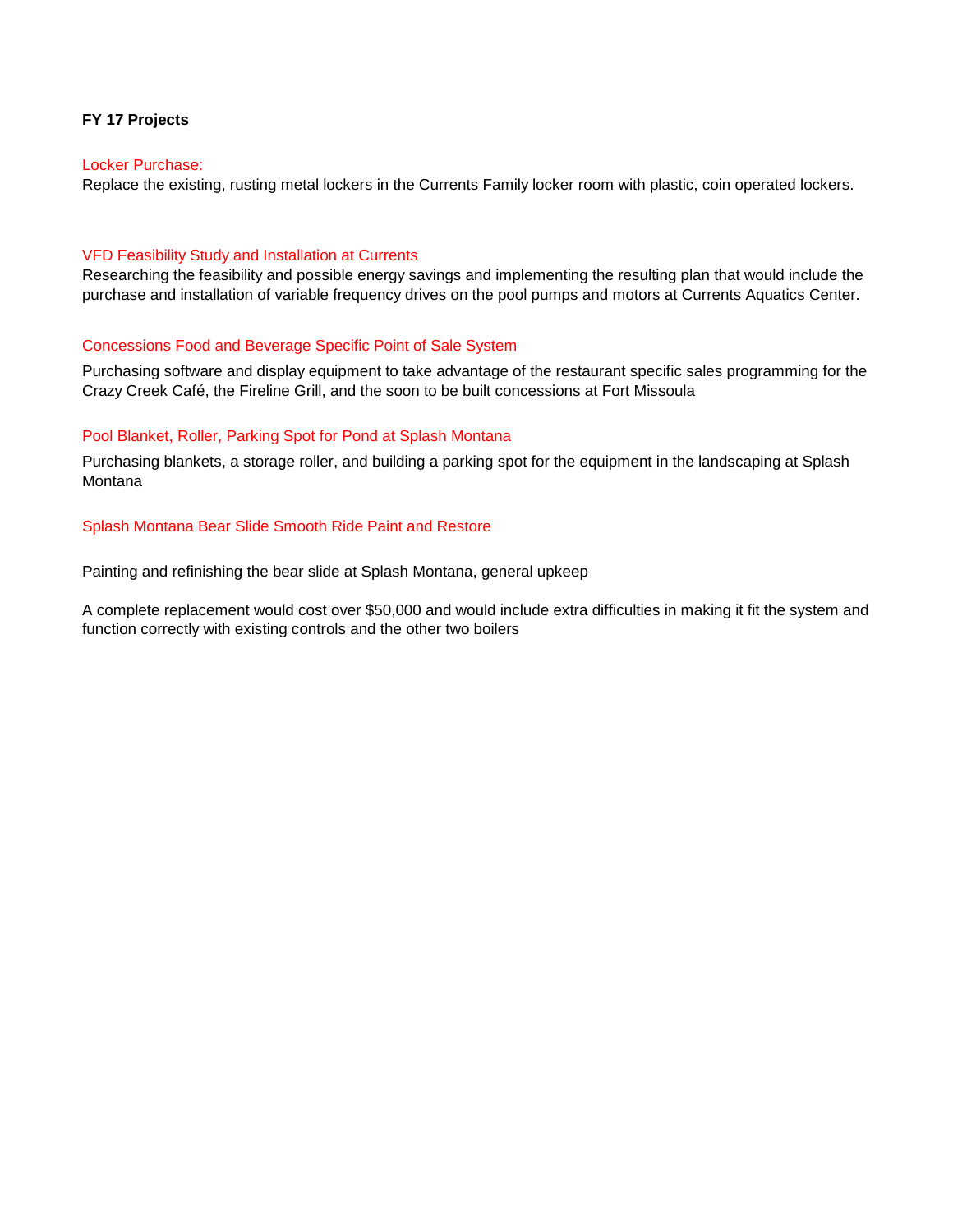| <b>Date</b> | Author      | <b>Notes</b>                                                                                                                                                                                                                                                                                                                                                                                                                                                                                                                                                                                                                                                                                                                                                                                                                                                                                                                                                                                                                                                |
|-------------|-------------|-------------------------------------------------------------------------------------------------------------------------------------------------------------------------------------------------------------------------------------------------------------------------------------------------------------------------------------------------------------------------------------------------------------------------------------------------------------------------------------------------------------------------------------------------------------------------------------------------------------------------------------------------------------------------------------------------------------------------------------------------------------------------------------------------------------------------------------------------------------------------------------------------------------------------------------------------------------------------------------------------------------------------------------------------------------|
| <b>FY17</b> | E. Seagrave | Concessions Food and Beverage Specific Point of Sale system purchase: The existing software used at the concessions<br>is a smaller component of the software currently used and functions minimally for the needs of a growing concessions<br>operation. We want to purchase a separate system that is designed with the intent of being used in food service. This<br>system would serve to manage the order from the initial entry to the preparation and correct dispersal of the product.<br>Inventory would also be maintained with this system, and we could increase customer service with fewer lost orders<br>and better management of equipment such as ovens, mixers. Cost Benefit: Current system involves hand written notes<br>and contributes to occasional lost orders. An improved food and beverage Point of Sale system would be paperless and<br>would manage the order to achieve better customer service, thus more revenue through satisfied customers and<br>decreased loss through comped meals to achieve customer satisfaction. |
|             |             |                                                                                                                                                                                                                                                                                                                                                                                                                                                                                                                                                                                                                                                                                                                                                                                                                                                                                                                                                                                                                                                             |
| <b>Date</b> | Author      | <b>Notes</b>                                                                                                                                                                                                                                                                                                                                                                                                                                                                                                                                                                                                                                                                                                                                                                                                                                                                                                                                                                                                                                                |
| FY17        | E. Seagrave | Currents Locker System Purchase                                                                                                                                                                                                                                                                                                                                                                                                                                                                                                                                                                                                                                                                                                                                                                                                                                                                                                                                                                                                                             |

In Summer 2015, staff created a locker rental procedure that significantly reduced incidences of theft in the locker rooms at Splash. We locked up all the inside lockers and required a rental fee to utilize them (at a low cost). This stopped people from just shoving their stuff in a locker and not locking, thus decreasing targets of opportunity for theives. The end result for the facility was an increase in revenue over previous years when we sold locks and a reduction in thefts. This procedure worked at Splash because we had lockers located outside the locker rooms that we allowed people to utilize as they did in the past. At Currents we dont have the extra lockers and the type of lockers installed are rusting. So we would like to replace the rusting lockers with a coin operated system in the family locker room, and use the mens and womens lockers as we do at Splash for rentals.

| <b>Date</b>      | Author        | <b>Notes</b>                                                                                                                              |  |  |  |  |
|------------------|---------------|-------------------------------------------------------------------------------------------------------------------------------------------|--|--|--|--|
| FY <sub>17</sub> | E. Seagrave   | <b>Currents VFD Feasibility and Installation</b>                                                                                          |  |  |  |  |
|                  |               | Changing incentives and decreasing costs of equipment make it worthwhile to again explore the option of engineering                       |  |  |  |  |
|                  |               | a variable frequency drive system for the pool pump motors. VFDs allow for soft start up and decreased energy usage                       |  |  |  |  |
|                  |               | on large motors which operate for many hours of each day. Effective use of VFDs should reduce energy costs and                            |  |  |  |  |
|                  |               | usage with quick payback. It is also possible that some of the exspense of installation may be recouped through grant                     |  |  |  |  |
|                  |               | funding, thus reducing the payback expectancy.                                                                                            |  |  |  |  |
|                  |               |                                                                                                                                           |  |  |  |  |
| <b>Date</b>      | Author        | <b>Notes</b>                                                                                                                              |  |  |  |  |
| <b>FY17</b>      | E. Seagrave   | Pool Blanket, Roller, Parking Spot for Pond                                                                                               |  |  |  |  |
|                  |               | Putting a pool blanket on a pool in the evening hours is one of the most basic energy savings measures out there for                      |  |  |  |  |
|                  |               | swimming pools. The cover stops evaporation, which occurs through the night, thus saving on replacement water,                            |  |  |  |  |
|                  |               | which then needs to be heated and treated to swimming temperature. Thus a blanket should reduce Splash Montana's                          |  |  |  |  |
|                  |               | water usage and heating expense. When installed on the 50m pool, it made an immediate impact and while the Pond                           |  |  |  |  |
|                  |               | does not have the volume of water that the 50 does, it does have a large square footage, meaning a large exposure to the                  |  |  |  |  |
|                  |               | dry summer air for what water it does have. This project will include purchasing the blankets, the blanket roller to                      |  |  |  |  |
|                  |               | contain the blankets when they are not in use, and create a cement parking spot in the landscaping, so that the roller                    |  |  |  |  |
|                  |               | will fit harmoniously into Splash's natural environment.                                                                                  |  |  |  |  |
|                  |               |                                                                                                                                           |  |  |  |  |
| <b>Date</b>      | <b>Author</b> | <b>Notes</b>                                                                                                                              |  |  |  |  |
| <b>FY 17</b>     | E. Seagrave   | Splash Montana Bear Slide Refinish:                                                                                                       |  |  |  |  |
|                  |               | A decade of use by toddlers and exposure to sun, wind, and rain has worn the finish on our Bear Slide at Splash Montana. We are           |  |  |  |  |
|                  |               | looking to hire a professional to refresh the bear's paint and refinish his slide so that another decade of Missoula's toddlers can enjoy |  |  |  |  |
|                  |               | his warm welcome.                                                                                                                         |  |  |  |  |